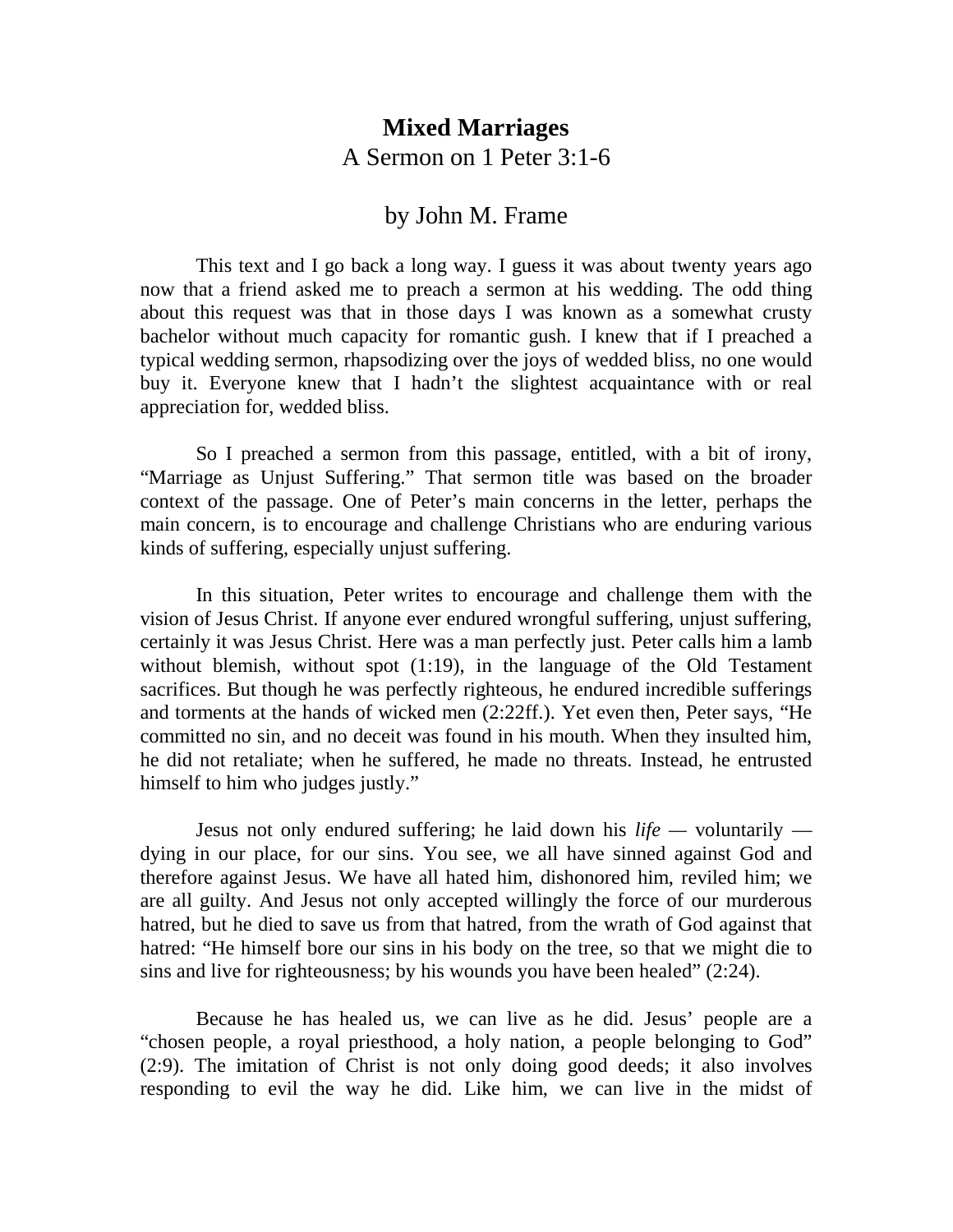persecution and tribulation without reviling, without threatening, without anxious fear, but patiently, calmly, quietly, even so as to win over our persecutors! Praise God, we can live and suffer, like Jesus Christ!

Now Peter mentions several different situations in which Christians are likely to endure unjust suffering. The first is government (2:13-17). His message fits our contemporary situation remarkably well, a situation in which government and those national opinion makers who have the most influence upon government are increasingly hostile to the free expression and practice of Christianity, to Christian discipline of children, to home schooling and Christian schools, to the biblical teachings about sexuality, abortion, and the Sabbath. Peter would doubtless uphold the right of Christians to follow biblical standards. But his actual advice, what he chooses to say in this situation, is, "Submit yourselves to every ordinance of man for the Lord's sake" (2:13). "Be good citizens," he says, "show proper respect to everyone, and you will bring shame on your persecutors."

Then in 2:18-25, he talks about persecution in the master/slave relationship. That is an especially hard situation, and it was common in Peter's day: more Christians were slaves than masters, and they were subject to all kinds of cruelty. Peter knows that a Christian slave might be tempted to fight back, to rebel. But no, he says, be in *subjection* to them, even if they are wicked and cruel. And work hard — it is better to suffer unjustly than to suffer for your own faults. We must, he says, be willing to suffer wrongfully, for that is the way of Christ.

You see the pattern of unjust suffering: as citizens, as slaves . . . and then in marriage! What a great theme for a crusty old bachelor, marriage as unjust suffering!

Well, I preached my friend's wedding sermon. Seven years later I moved to California, and soon afterward Dick asked me to preach a message as part of a marriage and family series. "Marriage and family series?" I thought? I was still a crusty old bachelor; what did I know about marriage and family? So I got out the old sermon on 1 Peter 3. Then wouldn't you know, in 1984 I got married. And rather than politely forgetting my sermon on Marriage as Unjust Suffering, Dick thought it would be interesting for me to rethink the material from a post-marital perspective and to preach, with my wife and three new stepchildren in the congregation, "Marriage as Unjust Suffering — Revisited."

Somehow I got through that experience without any repercussions, until this summer. Last June, one of our lovely and efficient church secretaries called me at my seminary office and said that Dick would appreciate my preaching for him sometime. What times were available, I asked? "Oh, July third, July tenth," came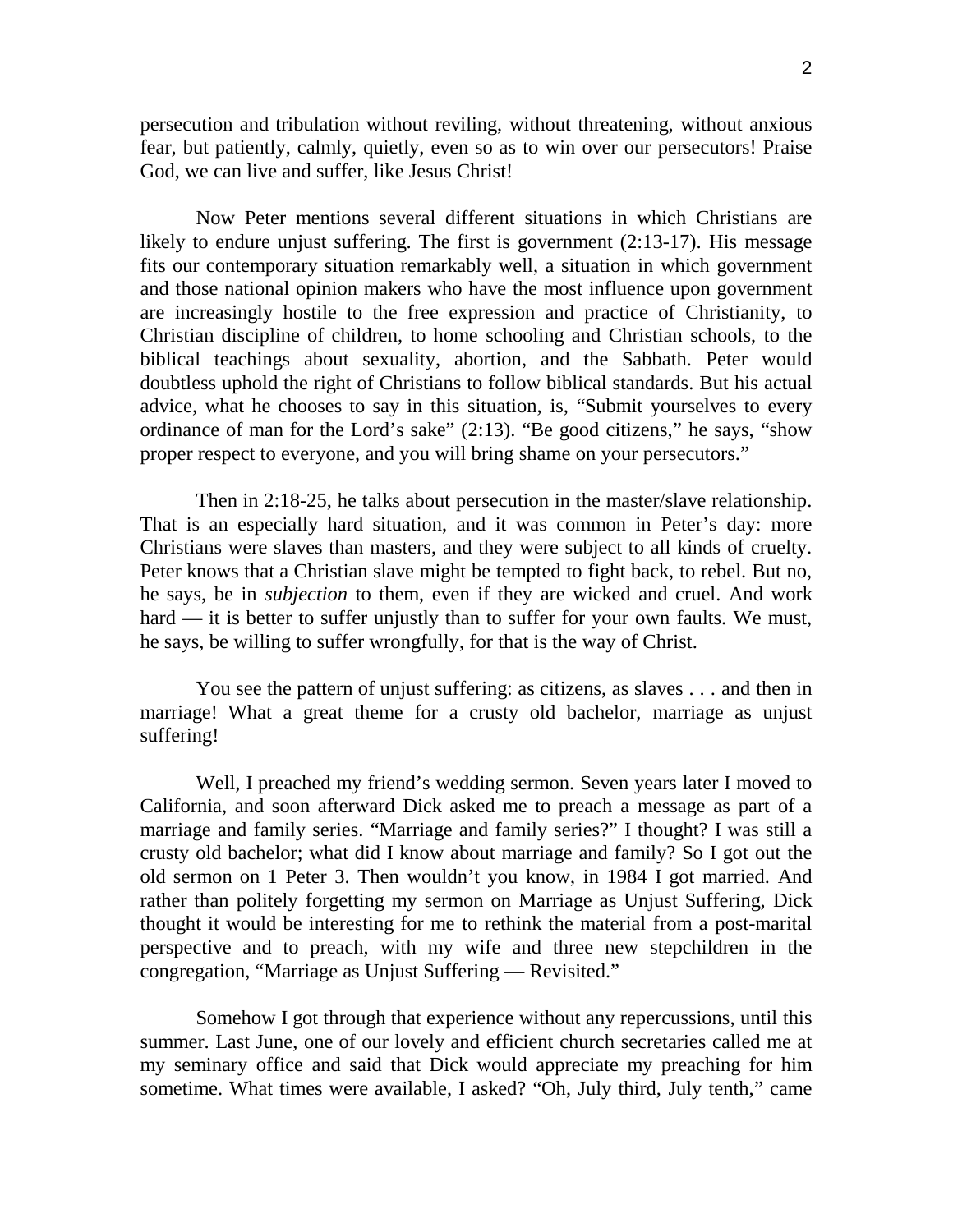the reply, "and then there's one in September." Feeling I needed more time to prepare, I asked "What week in September?" The answer: "It's on September 27, but that's during the Marriage and Family series, and the Scripture text has already been selected." "What scripture text might that be?" I asked. "Let's see . . . oh, 1 Peter 3:1-6." Well, I'll leave it for you to judge whether I've been manipulated. Actually, in my heart of hearts I don't mind, because it is a great passage. Although (to wrap up this already too long bit of autobiography), when I heard Ed Clowney expounding it last year I had a good mind to wrap up all my past efforts and put them in the circular bin.

Well, let's try again. I've given you a taste my previous sermon, which focused on the "unjust suffering" theme in the larger context. Let's look a bit more closely at the passage itself and the issue of mixed marriages between believers and unbelievers which Peter raises in verse one. Actually, this passage is not limited to mixed marriages. The principles here bear on all marriages. Peter doesn't say, "Wives, if you are in a mixed marriage, be submissive to your husbands." Rather, he says, simply, "Wives, in the same way, be submissive to your husbands." This passage is for all of us. Where, then, does the mixed marriage issue come in? Well, listen to Peter: "Wives, in the same way [willingness to accept unjust suffering] be submissive to your husbands so that, if any of them do not believe the word, they may be won over without words by the behavior of their wives." Get that? "*If* any of them do not believe the word." Peter is stating principles for *all* marriages; but some marriages are mixed marriages. And if your marriage is a mixed marriage, these principles will have an evangelistic effect. These ideas are good for all marriages, but for mixed marriages, they carry a special blessing, for they can lead to unity in Christ.

Now I want to say more about mixed marriages; but first just a word to those whose marriages are not mixed, where both partners are Christians. If you are in that happy position, use 1 Peter 3 this way: Keep asking yourself, "If my husband were an unbeliever, would my words and behavior lead him to Christ, or away from Christ?" Husbands ask, "If my wife were an unbeliever, would my life give her a desire to share my faith?" Maybe we need to think of our homes more by way of evangelistic analogies. In an evangelistic church like ours, you know, the danger is that we will be full of love for unbelievers, trying to show them the beauty of the Christian life, and then when we get home, perhaps from sheer exhaustion, to treat our wives, our husbands, our children, our Christian friends, in a very ungodly way. We need to keep asking, "If my wife, if my husband, if my friend were an unbeliever, would he or she be attracted to Jesus through me?"

The Christian life ought to be open to all, transparent in this way: we shouldn't practice one kind of behavior around unbelievers and a totally different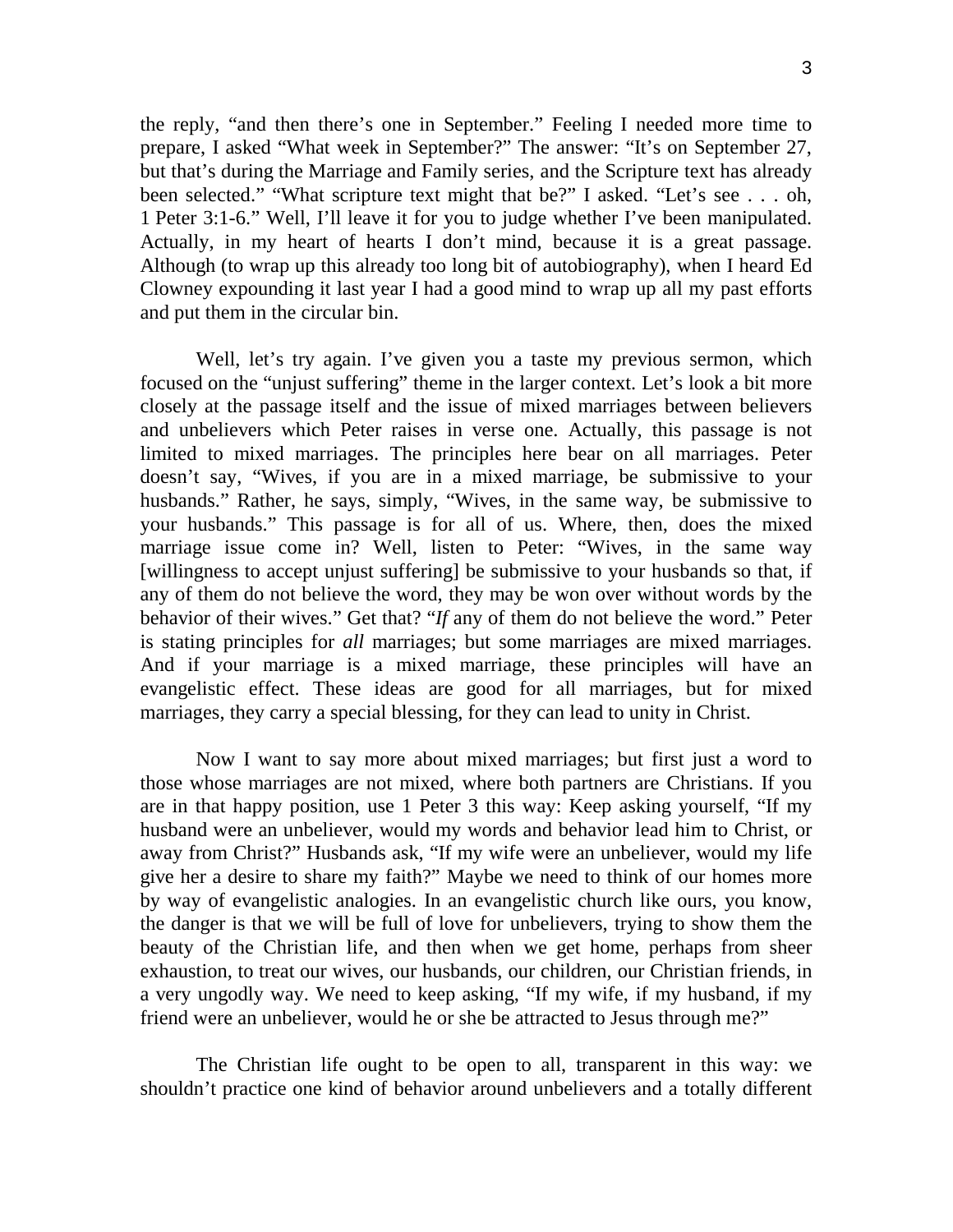kind of behavior around believers. Jesus saves us from this kind of double mindedness. If all of life is focused on him, then the result will be a godly consistency of life — adaptable, to be sure, to different situations — but faithful always to the standards of God's word.

Now I hope I've got your attention to look at the rest of this passage. If you are in a mixed marriage, listen very closely. If you're not in a mixed marriage, listen and think of how you should behave if you were.

First, let us be very clear on one thing. Like citizenship under an unjust government, and like slavery, mixed marriage is not a good state in which to live. God did not intend families to be divided in their religious loyalty. Not only individuals, but houses are to serve the Lord. Joshua challenged Israel by commanding, "Choose you this day whom you will serve, but as for me and my house, we will serve the Lord." In the New Testament, God converts households, and households are baptized together (with their babies, of course), and in those events, the head of the household, the husband and father declares, in effect, "As for me and my house, we will serve the Lord." God wants families, not just individuals, to serve him, to testify to him. That is the supreme purpose of a family, to obey God's commands and to bear witness of his grace.

This is why it is terribly abnormal for a family to be mixed in its religious commitment. It is so abnormal that the God who, as he says, hates divorce, required his people in the Old Testament to divorce their foreign, unbelieving spouses. That's not the case in the New Testament. In the New Testament, 1 Corinthians 7, Paul says that if you are in a mixed marriage, stay in it and bear witness, unless the unbeliever wants to leave. More on that later. But even in the New Testament, God says plainly to his people that they are to marry "only in the Lord" (1 Cor. 7:39). And in 2 Corinthians 6:14 there is this passage:

"Do not be yoked together with unbelievers. For what do righteousness and wickedness have in common? Or what fellowship can light have with darkness? What harmony is there between Christ and Belial? What does a believer have in common with an unbeliever? What agreement is there between the temple of God and idols? For we are the temple of the living God."

I don't see how God could have made it any clearer. A Christian must not marry a non-Christian.

And let's make this clear: a non-Christian is anyone who does not confess from the heart Jesus Christ as his own Lord and savior, trusting Jesus alone for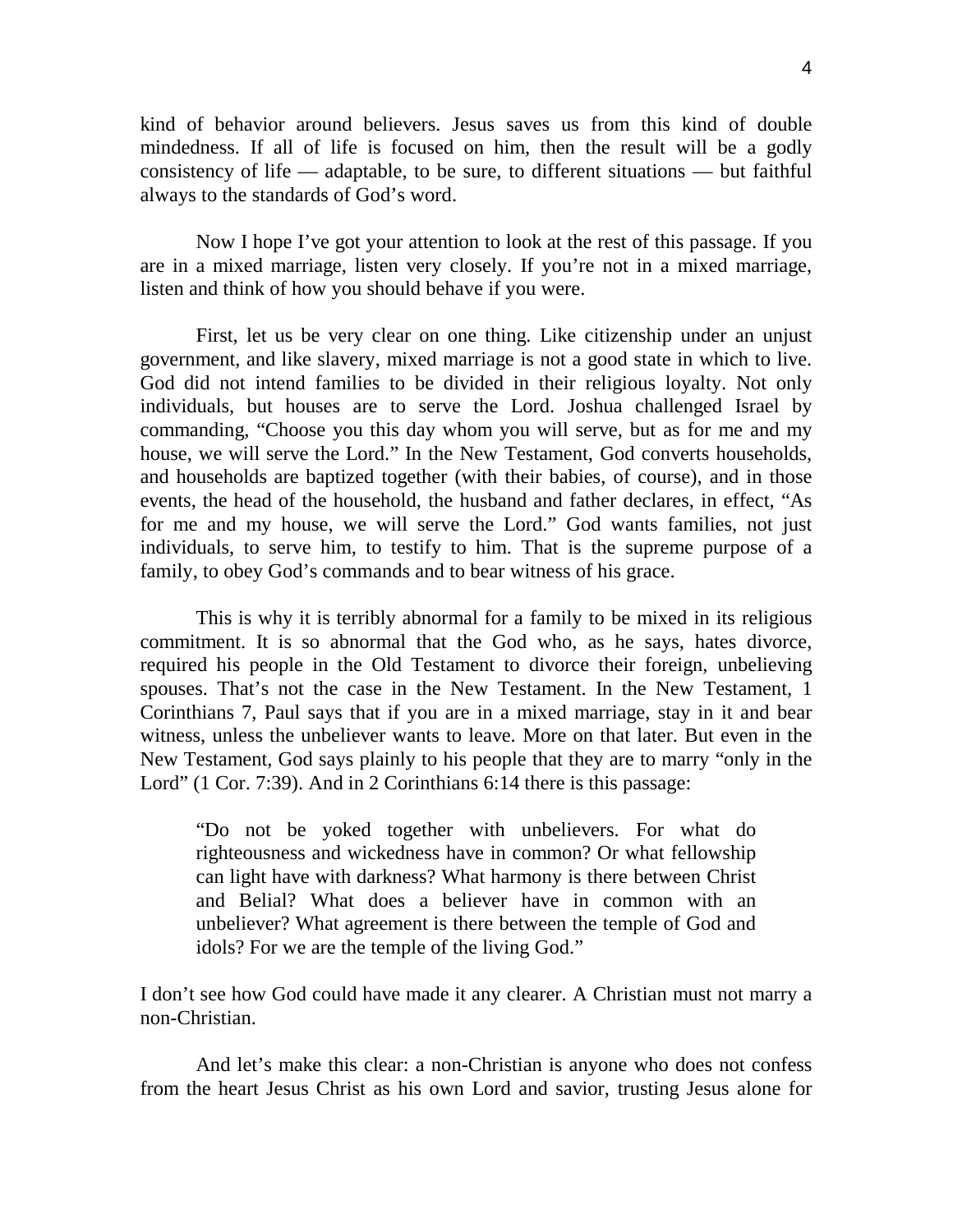salvation and seeking above all to obey his word. When we say "Christian," we are not merely talking about people who were baptized years ago, or who attend some church, or who tolerate discussions of religion in their presence. A Christian is one who loves Jesus Christ and who seeks to put his relation to Christ ahead of all other joys and responsibilities.

Singles, young people: please understand this. So many people have undergone enormous grief from marrying someone who was not a disciple of Jesus. Before marriage, you don't understand what that grief is like; afterward, you do. I know how it is; I've heard teenagers say, "Oh, the Christian kids are so dull — they aren't really 'with it.' I want to have fun." That kind of talk leads to dating unbelievers, marrying and unbelievers, and in time — if the Christian kid really loves Jesus — it leads to great grief.

There are grave dangers even in dating non-Christians because dating, however casual, can lead to love, and love as we know can lead to marriage. Or to put it more sharply, dating can lead to sexual temptation, and sexual temptation indulged can make marriage seem almost necessary. I don't think that even pregnancy should lead a Christian to marry a non-Christian; but it often puts the believer in a position of having to make a very hard decision. The best advice is just to avoid that whole problem. If you must date (and in my view the whole concept of dating needs reexamination), date only other believers.

But now, what if you are married to an unbeliever? Often that happens and it's not anybody's fault. Sometimes two non-Christians will marry, and one will be converted to Jesus Christ but not the other. Then you have a mixed marriage. It's not anybody's fault; it's just there. What do we do with it?

In Peter's example, the wife is the believer, the husband the unbeliever. For some reason, that seems to be the case more often than the opposite. Essentially, what Peter says is that her job is simply to be a good Christian wife. There is no essential difference between her duties and the duties of a wife with Christian husband. But she has an additional reason for being a model Christian wife: by following God's pattern for marriage, she may win her husband to the Lord. Marital evangelism. Understand: do not marry someone in order to evangelize him; but if you are married to a non-Christian, your behavior can lead him to Christ.

I say "behavior," rather than "talk;" for that is Peter's emphasis. In verse 1, the husband does not believe the word of God, but that's not the end of the matter. He may be won over "without words" by the *behavior* of his wife. The passage isn't saying that the wife must be absolutely silent, although I gather from later in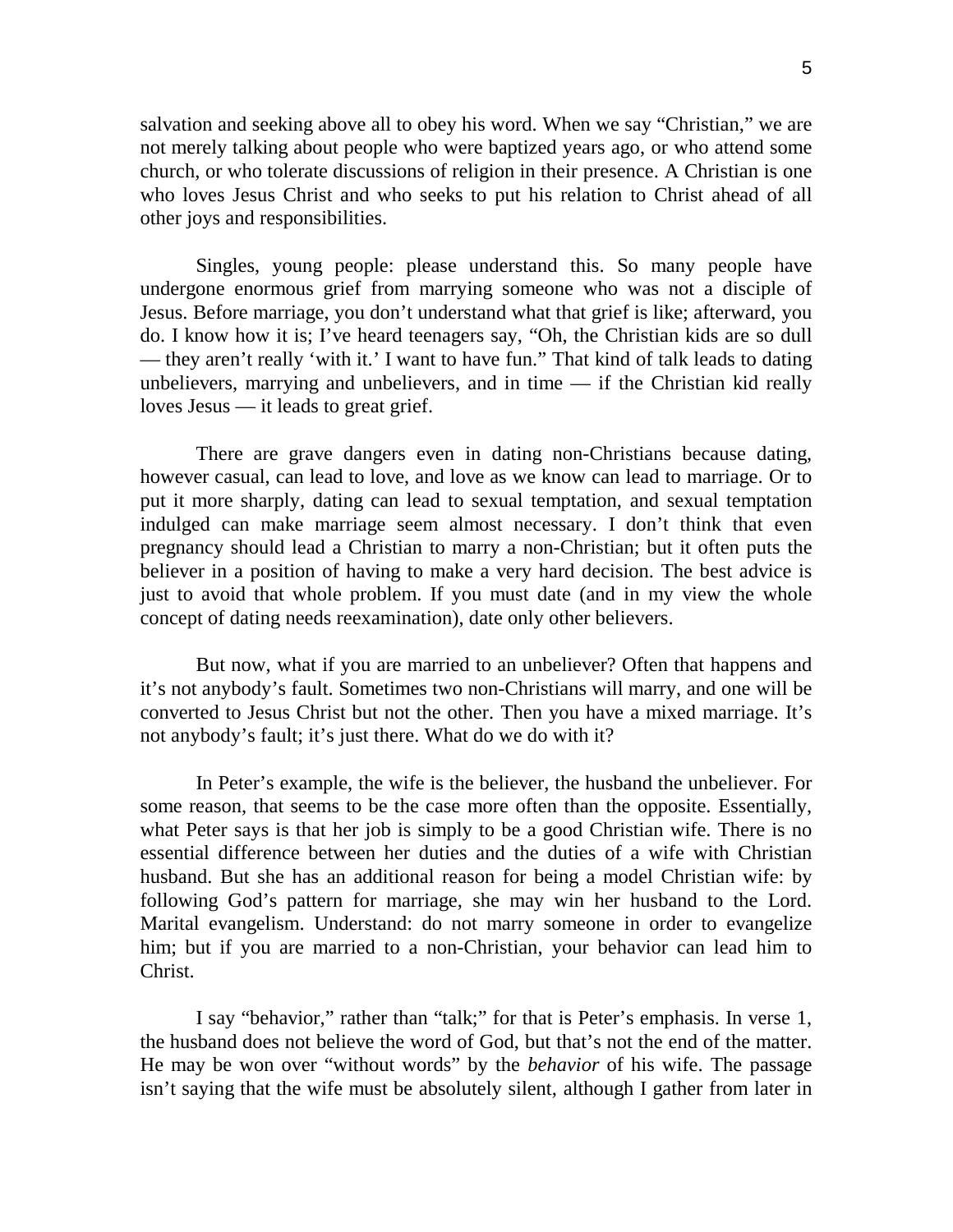this passage and elsewhere in Scripture that the ideal woman is a gentle and *quiet* spirit. It's saying that even if he won't listen to the word of God —from her or from elsewhere — there is an alternative way of reaching him. That way is her example. She shows him what God can do in someone's life. For one thing, she shows that she is submissive to her husband. Submissive even to the point of unjust suffering. This does not mean that she violates her Christian conscience for his sake. Sarah, the wife of Abraham, Peter's example in verse 5, did what was *right*. It does mean that she shows her husband proper respect. Sarah called Abraham her lord. And it also means that when her husband asks her to do something, even something unpleasant, and it does not violate her conscience, she will do it without complaining.

Further, verse 2: he sees the purity and reverence of his wife. She is not like the world. Her language, her interests, her preoccupations are not those of the unbelieving world. She loves Jesus, her husband and her children. Her moral standards and her personal integrity are beyond reproach. She is not one of the crowd, constantly seeking new pleasures, new things, new symbols of status. She is not a fanatic about physical beauty, new clothes, new adornments. Indeed, she doesn't need those things because her beauty is a beauty of the heart, "the unfading beauty of a gentle and quiet spirit"  $(3:4)$ . I'm tempted to use some illustrations here, but I don't want to embarrass anybody. We know women like that, don't we? And we also know the other kind. Ladies, ask yourself which you are.

This is not a feminist text, is it? I don't apologize for that — God knows some things about us that the feminists don't know at all. But if Peter's picture of the Christian wife looks to you like the old stereotype of the weak and helpless woman, look again at verse 6: "You are [Sarah's] daughters if you do what is right and do not give way to fear." Living under the constant threat of unjust suffering can be a scary business. We are just beginning now to get a reliable picture of the extent of spouse abuse in the world today. When a woman is physically abused by her husband and cannot achieve reconciliation, she has a right to leave the household temporarily until she and the children are reasonably assured of their safety. Sometimes, women in this position are justified in being fearful. Fear is not always wrong. But sometimes fear leads us to do the wrong thing, to disobey the Lord. Sometimes in marriage, it leads is to go along with the crowd, to be what our spouse wants instead of what God wants. Sometimes it leads us to follow our friends into the mad pursuit of physical beauty and pleasure. It takes real courage to stand against that. The weak and helpless woman of the old stereotype won't do it. The godly woman will, for the godly woman is *strong*. Not noisy, demanding, nagging, insisting on her own way — not that kind of strong — but morally strong, able to go against the crowd, against fashion, against materialism; able to be Jesus'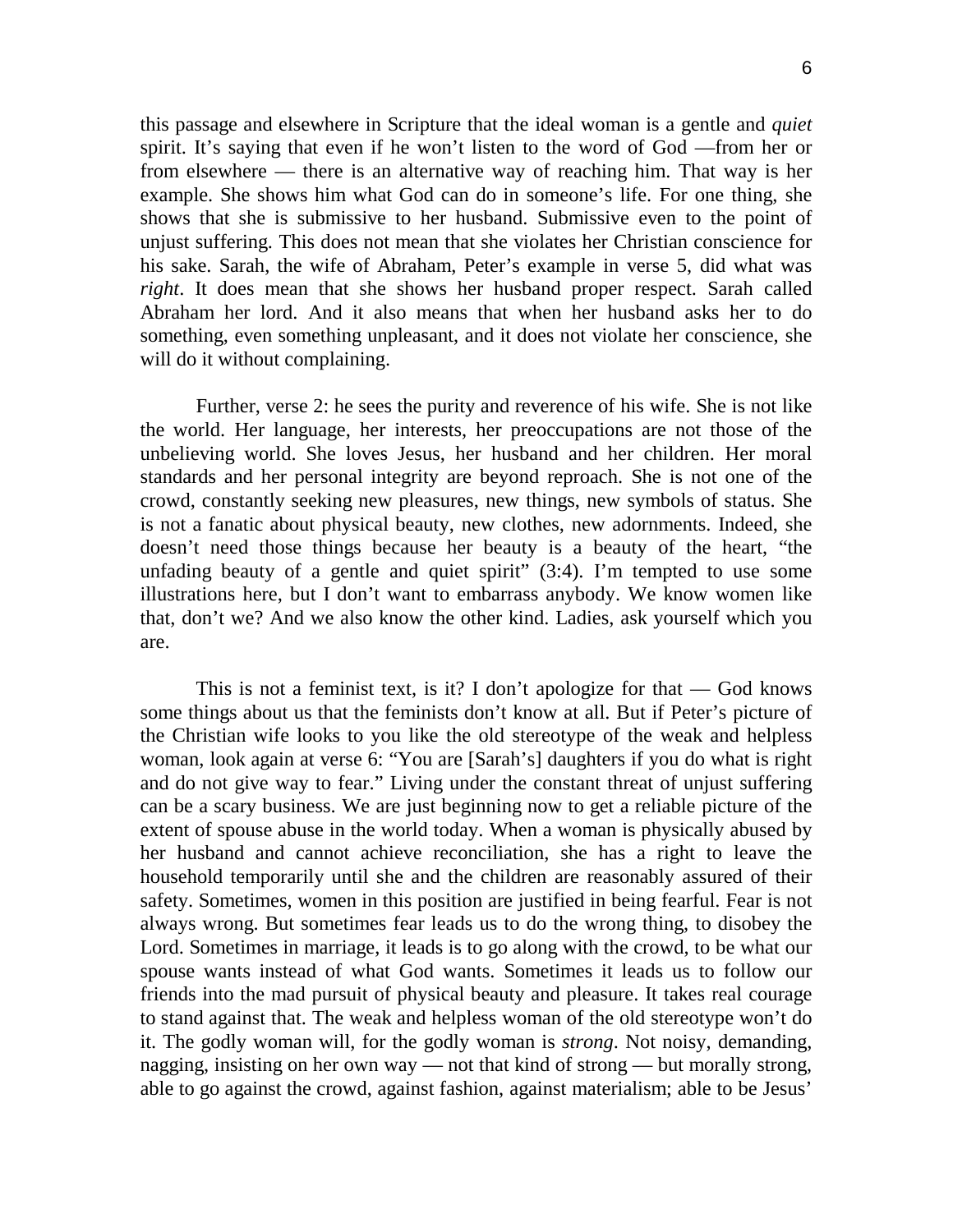kind of woman even under threat. It takes a strong woman to do those things, and it's that kind of strength that's needed in a mixed marriage, and therefore in all marriages. It's that kind of strength that can turn a mixed marriage into a Christian marriage.

Is that hard to believe? Is it impossible for you to believe that the simplicity of strong, consistent, godly moral standards, and a submissive, quiet spirit can win *your* unbelieving husband to Christ? Believe it, and trust God.

Now, what if you are the husband of a non-Christian wife? Peter doesn't say much to you specifically. There is verse seven, in which he speaks to all husbands, and again I think Peter would tell us that the task of a husband in a mixed marriage is essentially the same as the task of all husbands.

What is the task of all husbands? Paul starts in Ephesians 5 by saying, "Husbands, love your wives." Peter, interestingly, takes a different approach: "Live with your wives considerately" (NIV) or "according to knowledge" (Greek). Knowledge and love are closely related in the Bible. Basically, you can't love someone very well without understanding, knowing that person. And that's a big problem that we have, isn't it men? Understanding women. We men joke about how hard it is. Women also remark often about how men don't understand them. We need to take more time to know our partner, to see her strengths and weaknesses, to see where she needs our help. In some obvious ways, women are weaker than men; sorry, feminists, but that's what Peter says. And we men ought to be ready to bear more of the burden. At the same time, we are to respect them. In a Christian marriage, the husband should respect his wife as joint heir of the grace of life in Jesus Christ. In a mixed marriage, too, there is a place for respect. The husband should respect his wife as a fellow creature of God, a bearer of God's image.

Interestingly, Peter tells husbands to behave this way so that "nothing will hinder your prayers." Do you feel that your prayers are powerful before God? Or do they often seem to bounce back off the ceiling? It could be, odd as the connection might seem, that you need to rethink your relationship with your wife. It may be that your prayers are hindered because you haven't taken the trouble to know, to help and to respect your wife.

I think we can deduce from the structure of Peter's thinking here that if a Christian husband is married to a non-Christian wife, his duty is simply to behave as a good Christian husband: to love, to understand, to help, to respect. Just as in the reverse case, behavior honoring to God will have an evangelistic power. A